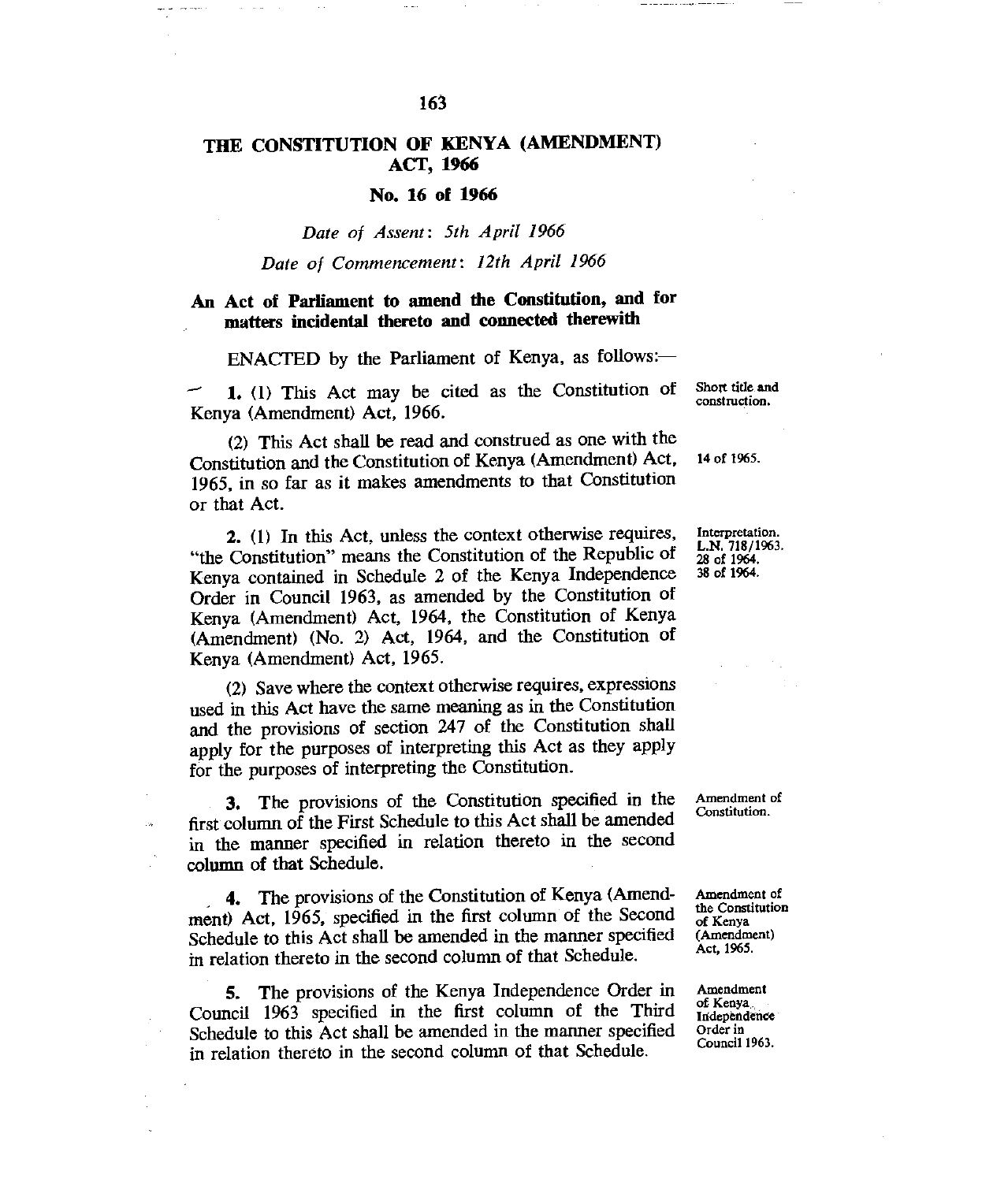**No. 16** *Constitution of Kenya (Amendment)* **1966** 

General scheme of retirement not to apply to citizens in the public service. Cap. 189. 10 of 1965.

**6.** The general scheme of retirement referred to in section 21 of the Pensions Act as amended by the Pensions (Amendment) Act, 1965, shall have no application to an officer in the public service who is a citizen of Kenya, and shall be deemed to have ceased to apply to any such officer after 18th January 1966.

*Amendment* 

#### FIRST SCHEDULE (s. 3)

AMENDMENTS TO THE CONSTITUTION

*Provision* 

Chapter I. Section 6.

(a) In subsection  $(1)$ —

(i) substitute for the word "entitled" the word "eligible";

(ii) insert immediately after the words "citizen of Kenya" the words "and the Minister may cause any such person who so applies to be so registered".

 $(b)$  In subsection  $(2)$ --

(i)substitute for the word "entitled" the word "eligible";

(ii) insert immediately after the words "parents is a citizen of Kenya" the words "and the Minister may cause any such person who so applies to be so registered".

*(c)* In the marginal note substitute for the word "entitled" the word "eligible".

#### Chapter H.

Section 24 (2).

(a) In paragraph *(c)* substitute for the word "officers," the words "officers or members of any disciplined force; or".

*(b) Immediately* after paragraph *(c)* insert a new paragraph as follows—

*(d)* for the registration of trade unions and associations of trade unions in a register established by or under any law, and for imposing reasonable conditions relating to the requirements for entry on such a register (including conditions as to the minimum number of persons necessary to constitute a trade union qualified for registration, or of members necessary to constitute an association of trade unions qualified for registration, and conditions whereby registration may be refused on the grounds that any other trade union already registered or association of trade unions already registered, as the case may be, is sufficiently representative of the whole or of a substantial proportion of the interests in respect of which registration of a trade union or association of trade unions is sought),

Section 30 (1).

In the definition of "disciplined force"—

(i) delete the word "or" at the end of paragraph (b);

(ii) insert the word "or" at the end of paragraph (c);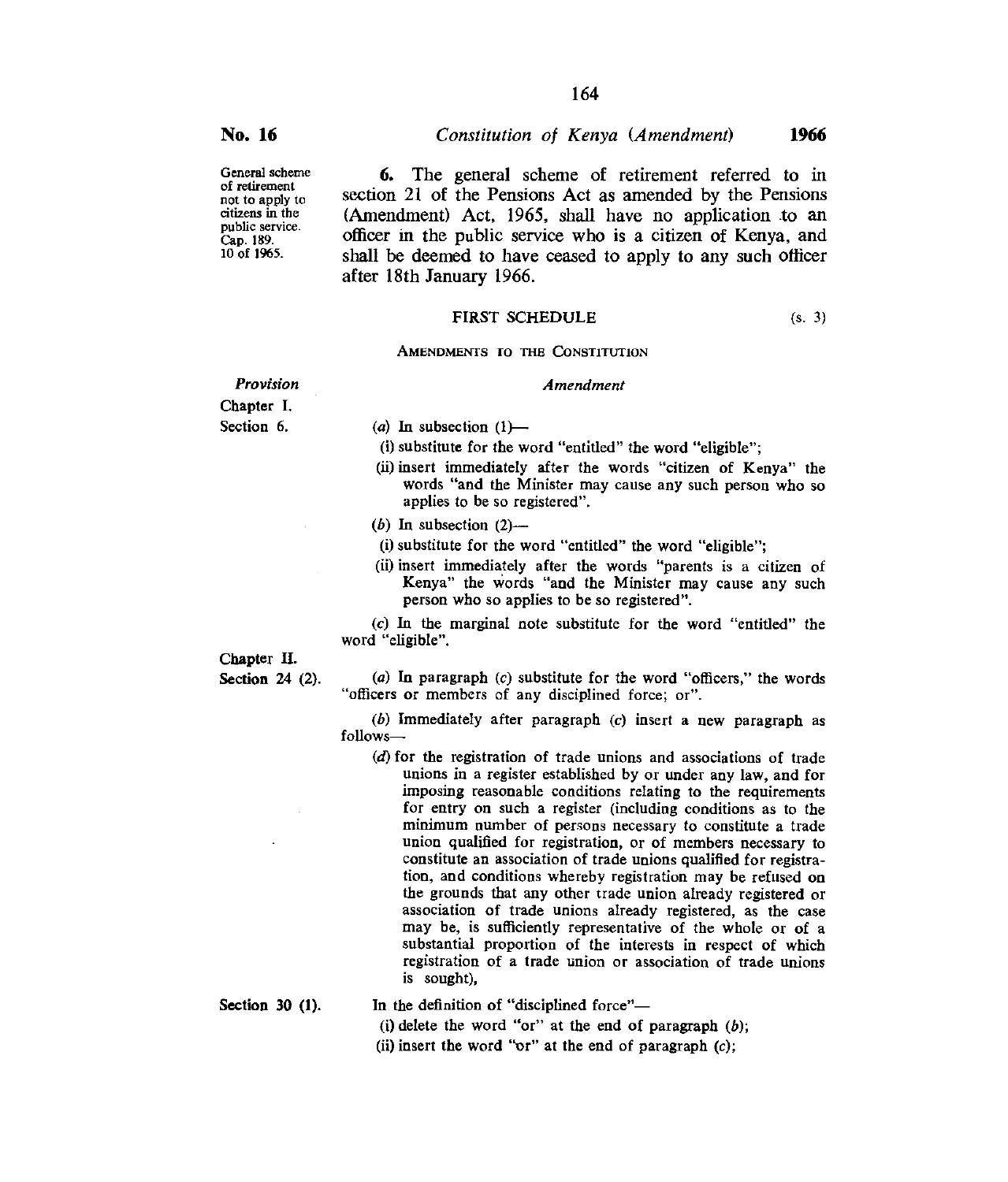## **1966** *Constitution of Kenya (Amendment)* **No. 16**

#### FIRST SCHEDULE-(Contd.)

*Provision Amendment* 

(iii) insert immediately after paragraph *(c)* a *new* paragraph as follows—

(d) the National Youth Service;

Section 41. (a) In subsection (1) (b) insert immediately after the word "Kenya" the words "or under sentence of imprisonment (by whatever name called) exceeding six months imposed on him by such a court or substituted by competent authority for some other sentence imposed on him by such a court".

> *(b)* Immediately after subsection (6) insert a new subsection as follows—

> > (6A) For the purpose of subsection *(I) (b)* of this section—

- (a)two or more sentences of imprisonment that are required to be served consecutively shall be regarded as separate sentences if none of those sentences exceeds six months, and if any one of such sentences exceeds that term they shall be regarded as one sentence; and
- $(b)$  no account shall be taken of a sentence of imprisonment imposed as an alternative to or in default of *the* payment of a fine.

Section 42. (a) Insert immediately after subsection (1) a new subsection as follows—

> (IA) A member of either House of the National Assembly shall vacate his seat therein if, without having obtained the permission of the Speaker of that House, he fails to attend that House on eight consecutive days in any session :

> Provided that the President may in any case if he thinks fit direct that a member shall not be required to vacate his seat by reason of his failure to attend a House of the National Assembly as aforesaid.

*(b)* In subsection (2) insert immediately after the word "death" the words "or imprisonment".

Section 56 (2).

Delete whole subsection and substitute a new subsection as follows—

> (2) On any question proposed for decision in either House of the National Assembly the person presiding in that House shall—

- $(a)$  if he is the Speaker, have a casting vote but not an original vote; or
- $(b)$  if he is a person other than the Speaker, have both an original vote and a casting vote.

Section 87.

- (a) Delete whole section and substitute a new section as follows—
- Constitution of offices. 87. Subject to the provisions of this Constitution and of any other law, the powers of constituting and abolishing offices for the Republic of Kenya, of making appointments to any such office and terminating any such appointment, shall vest in the President.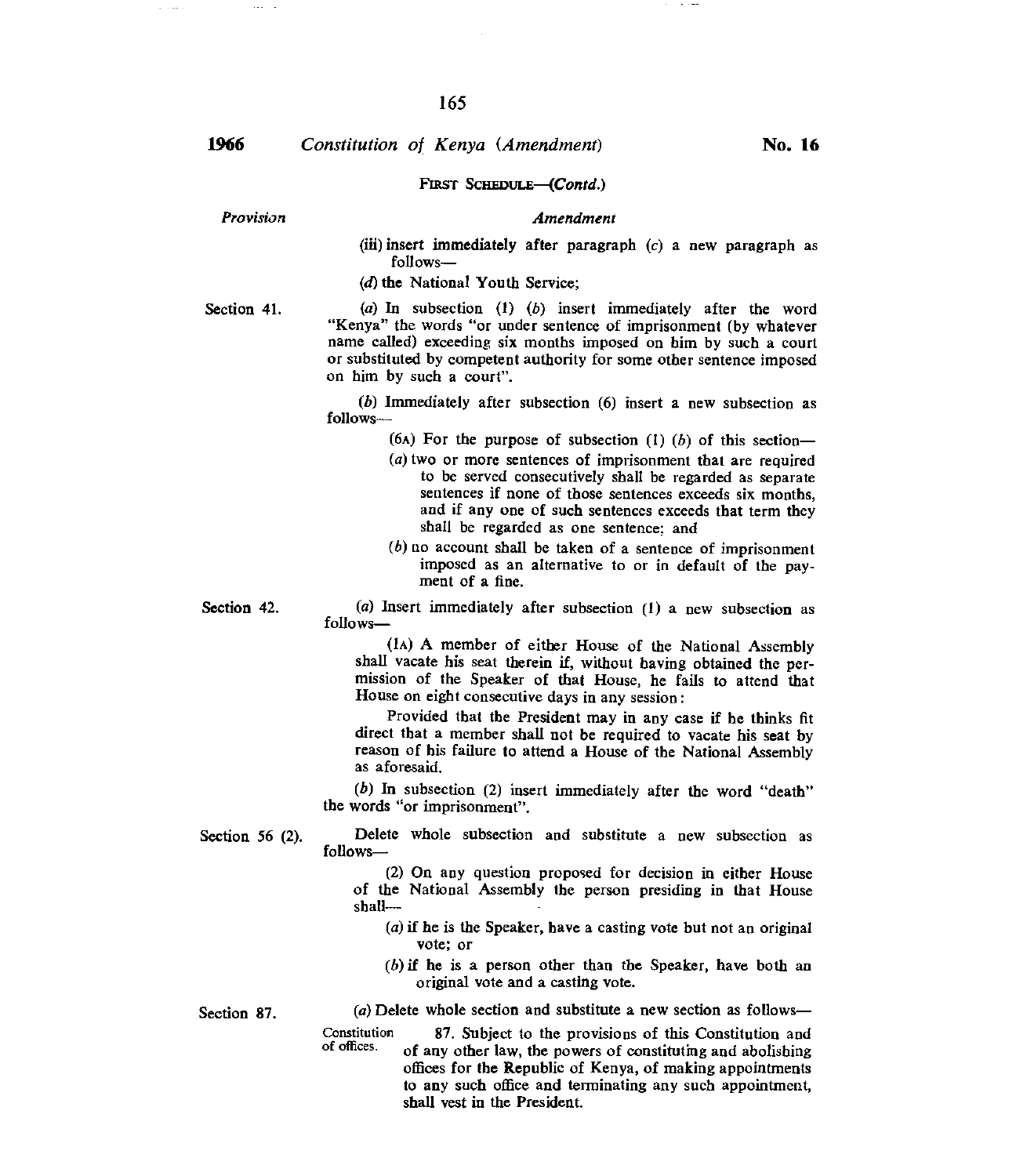#### FIRST SCHEDULE-(Contd.)

*Provision Amendment* 

*(b)* Immediately after section 87 insert a new section 87x as follows—

Tenure of 87A. (1) Save in so far as may be otherwise provided<br>office in the by this Constitution or by any other law, every person who office in the by this Constitution or by any other law, every person who service of  $\mathbf{v}_1$ ,  $\mathbf{v}_2$  is the position of the Population of Kenyo shall. service of the Republic. holds office in the service of the Republic of Kenya shall hold such office during the pleasure of the President:

> Provided that this subsection shall not apply in the case of any person who enters intc a contract of service in writing with the Government of Kenya by which he undertakes to serve the Government for a period which does not exceed three years.

> (2) In this section "office in the service of the Republic of Kenya' means office in or membership of the public service, the armed forces of Kenya, the National Youth Service or any other force or service established for the Republic of Kenya.

Delete whole section and substitute two new sections as follows—

Consolidated 121. (1) Subject to the provisions of subsection (2) of Fund and this section all revenues or other moneys raised or received Fund and this section, all revenues or other moneys raised or received other funds of the funds for the purposes of the Government of Kenya shall be Government paid into and form a Consolidated Fund from which no<br>of Kenya. moneys shall be withdrawn except as may be authorized moneys shall be withdrawn except as may be authorized by this Constitution or by an Act of Parliament (including an Appropriation Act) or by a vote on account passed by the National Assembly under section 124 of this Constitution.

> (2) Provision may be made by or under an Act of Parliament for any revenues or other moneys received for the purposes of the Government of Kenya to be paid into some public fund (other than the Consolidated Fund) established for any specific purpose, or to be retained by the authority that received them for the purpose of defraying the expenses of that authority, but no moneys shall be withdrawn from any such public fund unless the issue of those moneys has been authorized by or under any law.

> (3) Where any moneys are charged by this Constitution or any Act of Parliament upon the Consolidated Fund or any other public fund of the Government of Kenya, they shall be paid out of that fund by the Government of Kenya to the person or authority to whom payment is due

> (4) Parliament may prescribe the manner in which withdrawals may be made from the Consolidated Fund or any other fund of the Government of Kenya.

Authorization 122. (1) The Minister for the time being responsible<br>of expension  $\epsilon$  is forecasted linear the permutation of laid before the of expen-<br>diture from for finance shall cause to be prepared and laid before the Consolidated National Assembly in each financial year estimates of the Fund by<br>Fund by revenues and expenditure of the Government of Kenya Fund by revenues and expenditure of the Government of Kenya appropria-<br>for the next following financial year. appropria-<br>tion.

Chapter VIII. Section 121.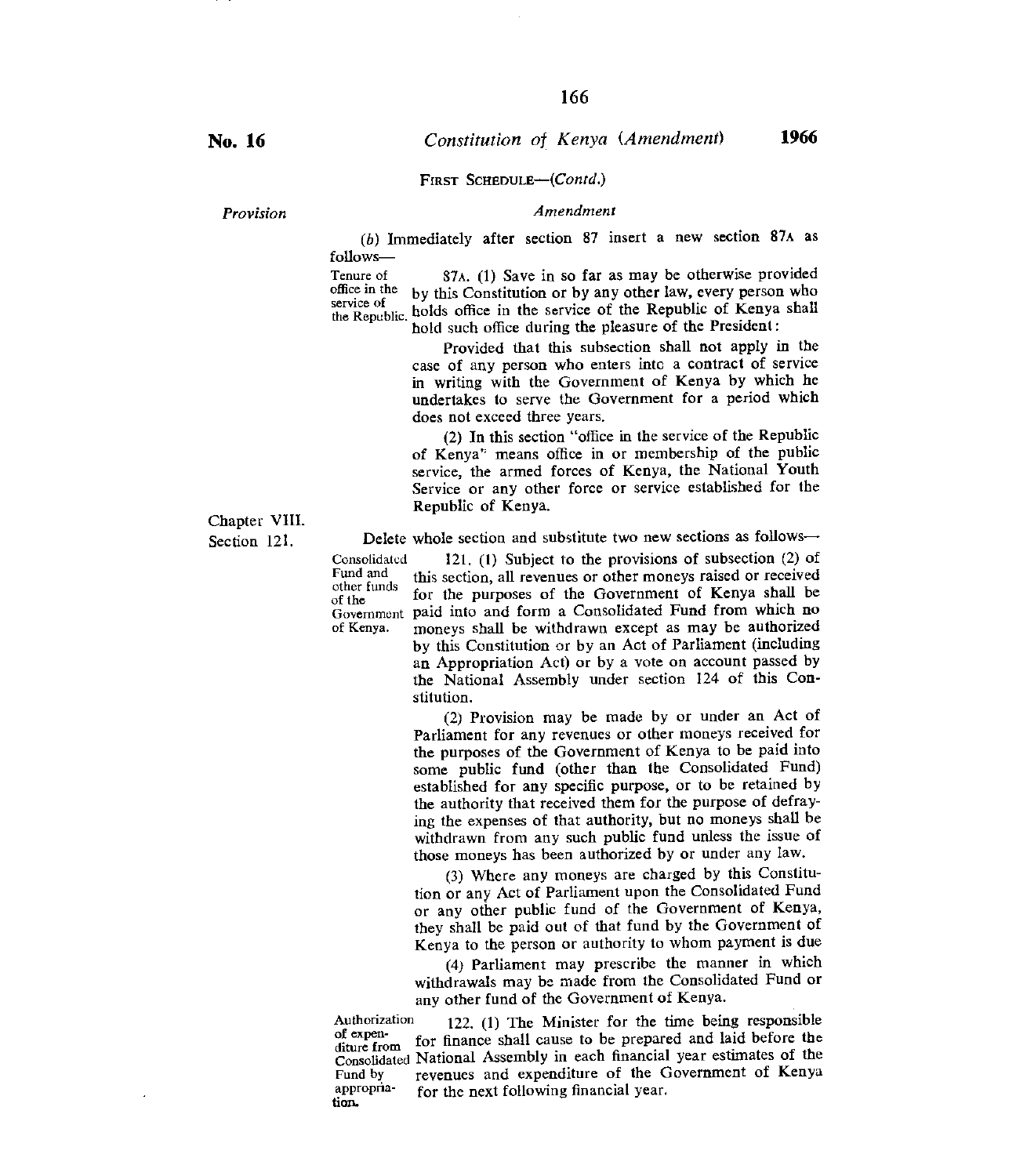167

#### FIRST SCHEDULE—(COntd.)

### *Provision Amendment*

(2) When the estimates of expenditure (other than expenditure charged upon the Consolidated Fund by this Constitution or by any Act of Parliament) have been approved by the National Assembly, a Bill, to be known as an Appropriation Bill, shall be introduced into the Assembly, providing for the issue from the Consolidated Fund of the sums necessary to meet that expenditure and the appropriation of those sums, under separate votes for the several services required, to the purposes specified therein.

- (3) If in respect of any financial year it is found—
- $(a)$  that the amount appropriated by the Appropriation Act to any purpose is insufficient or that a need has arisen for expenditure for a purpose to which no amount has been appropriated by that Act; or
- $(b)$  that any moneys have been expended for any purpose in excess of the amount appropriated to that purpose by the Appropriation Act or for a purpose to which no amount has been appropriated by that Act,

a supplementary estimate or, as the case may be, a statement of excess showing the sums required or spent shall be laid before the National Assembly and, when the supplementary estimate or statement of excess has been approved by the Assembly, a supplementary Appropriation Bill shall be introduced into the Assembly, providing for the issue of such sums from the Consolidated Fund and appropriating them to the purposes specified therein.

Section 124 Immediately after section 124 insert a new section as follows—

Contingencies 125. (1) Parliament may make provision for the estab-<br>Fund. Unknown of a Contingencies Fund and for authorizing the lishment of a Contingencies Fund and for authorizing the Minister for the time being responsible for finance, if he is satisfied that there has arisen an urgent and unforeseen need for expenditure for which no other provision exists, to make advances from that Fund to meet that need.

> (2) Where any advance is made from the Contingencies Fund, a supplementary estimate shall be presented and a supplementary Appropriation Bill shall be introduced as soon as possible for the purpose of replacing the amount so advanced.

Chapter XII.

Section 209 (1). (a) Delete the words "and vested in the Government of Kenya".

(b) Immediately after paragraph *(b)* insert a new paragraph as follows—

*(bb)* the purposes of any body corporate, being a company registered under the law relating to companies in which shares are held by or on behalf of the Government of Kenya;